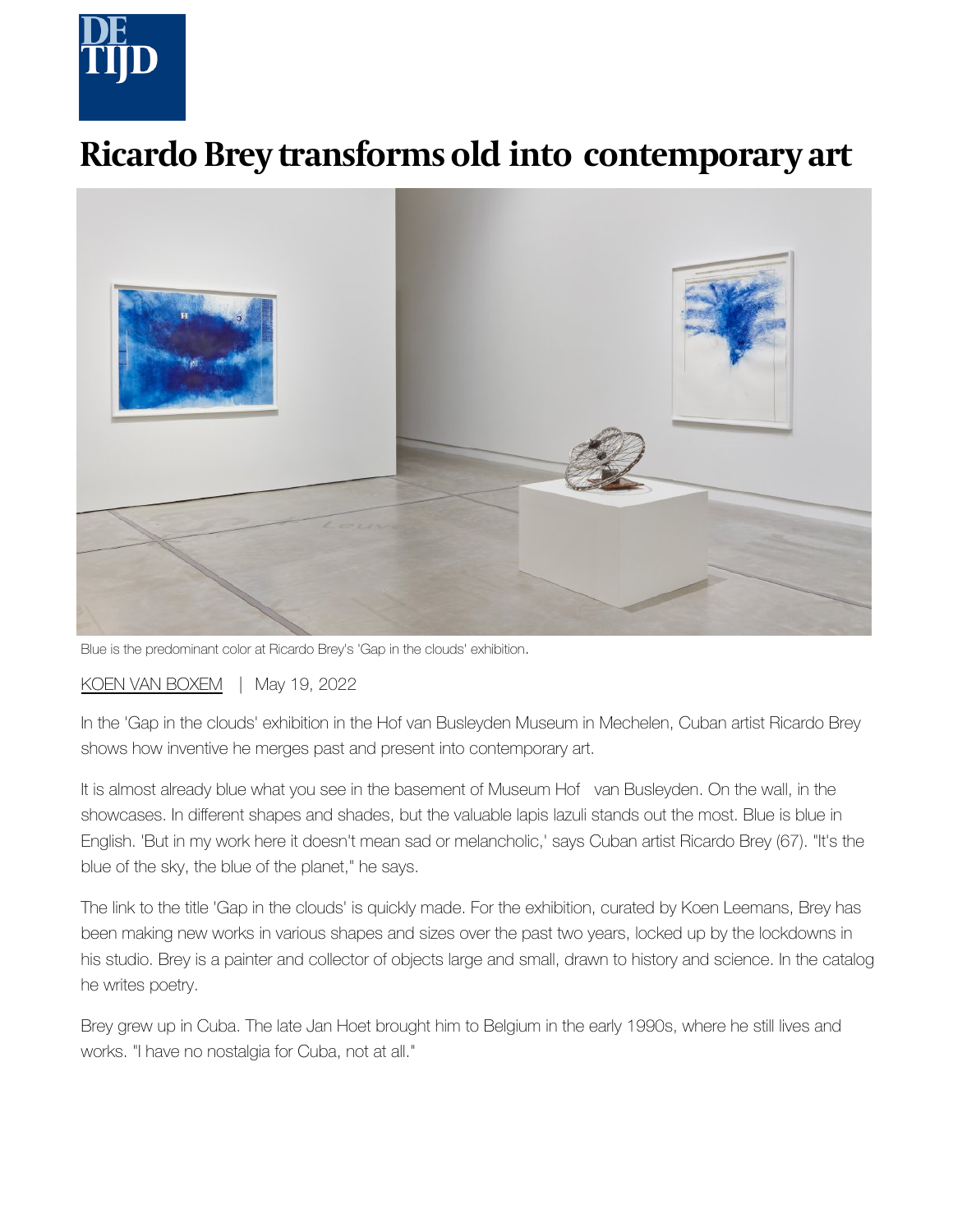



Hoet brought Brey to the five-yearly arts festival Documenta in Kassel in 1992, where many careers of artists are launched. It was no different for Brey. After the SMAK (2006) and the M HKA (2015), he now exhibits in Mechelen. At first glance that seems strange. Museum Hof van Busleyden is fully commi ed to the link between Mechelen and the Burgundian era. Mainly old art. But links are also made with contemporary art. This is called transhistorical perspectives.

Brey has a bit of a problem with the term transhistoric. It seems as if he is adding elements to the old art. In Mechelen, it concerns three centuries-old pieces from the collection that he started working with. 'I will not enter into a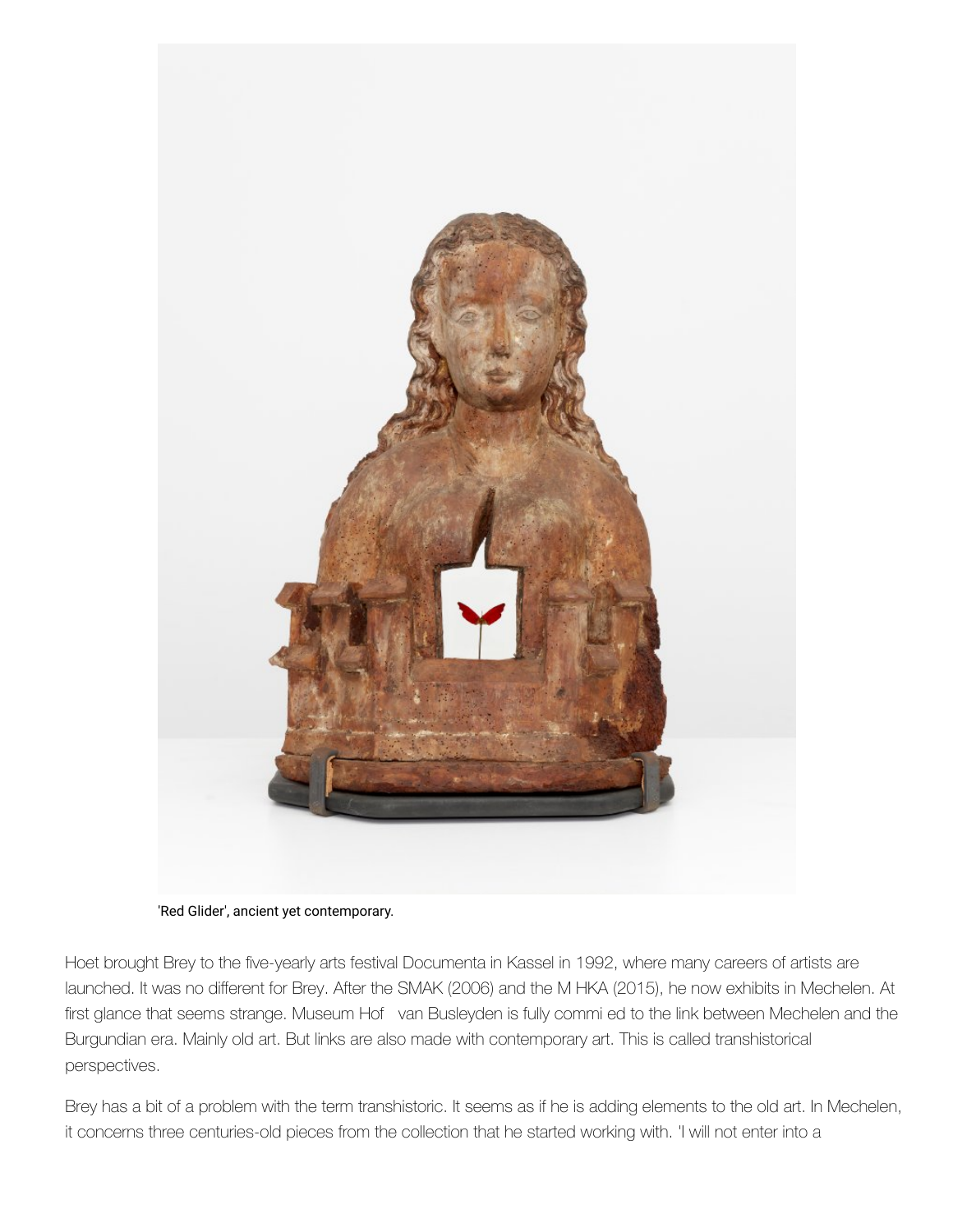## **The essence**

- 'Gap in the clouds' is a new solo exhibition by Cuban artist Ricardo Brey.
- He has lived in Ghent since the 1990s and was discovered by Jan Hoet.
- Brey has made new works of art for the new exhibition during the lockdown over the past two years. He makes installations and paintings. In Mechelen, he is transforming some old works of art to 2022.

dialogue with those works. I transform them into new, contemporary works of art. That is an essential difference.'

One is 'Red Glider'. In a cavity near the heart of a 15thcentury wooden reliquary bust of Saint Barbara, Brey placed a red African bu erfly, the cymothoe sangaris (red glider). 'The people at the museum were a bit hesitant at first. What are you going to do with our image then?, they asked.

They shouldn't worry. After the expo, I remove the bu erfly and the sculpture is back to the way it was. Like ice becomes water again when you thaw it.'

There is great symbolism in 'Red Glider'. According to the African tradition, the bu erfly gives energy to the wooden bust. She also symbolizes transformation. That is exactly what happened to Saint Barbara in Cuba. The conquistadors brought her to America. Barbara, who is depicted in red robes, protected them from sudden death. The imported slaves from Africa made their own version of Barbara. Their deity Shango dressed as a woman in red clothes to escape from his enemies. To this day, Barbara and Shango are celebrated together on December 4 in Cuba.

## **There seems to be an old master at work. Or an alchemist, with whom Brey is sometimes compared.**



The Open Garden Door, two botanical books pushed together.